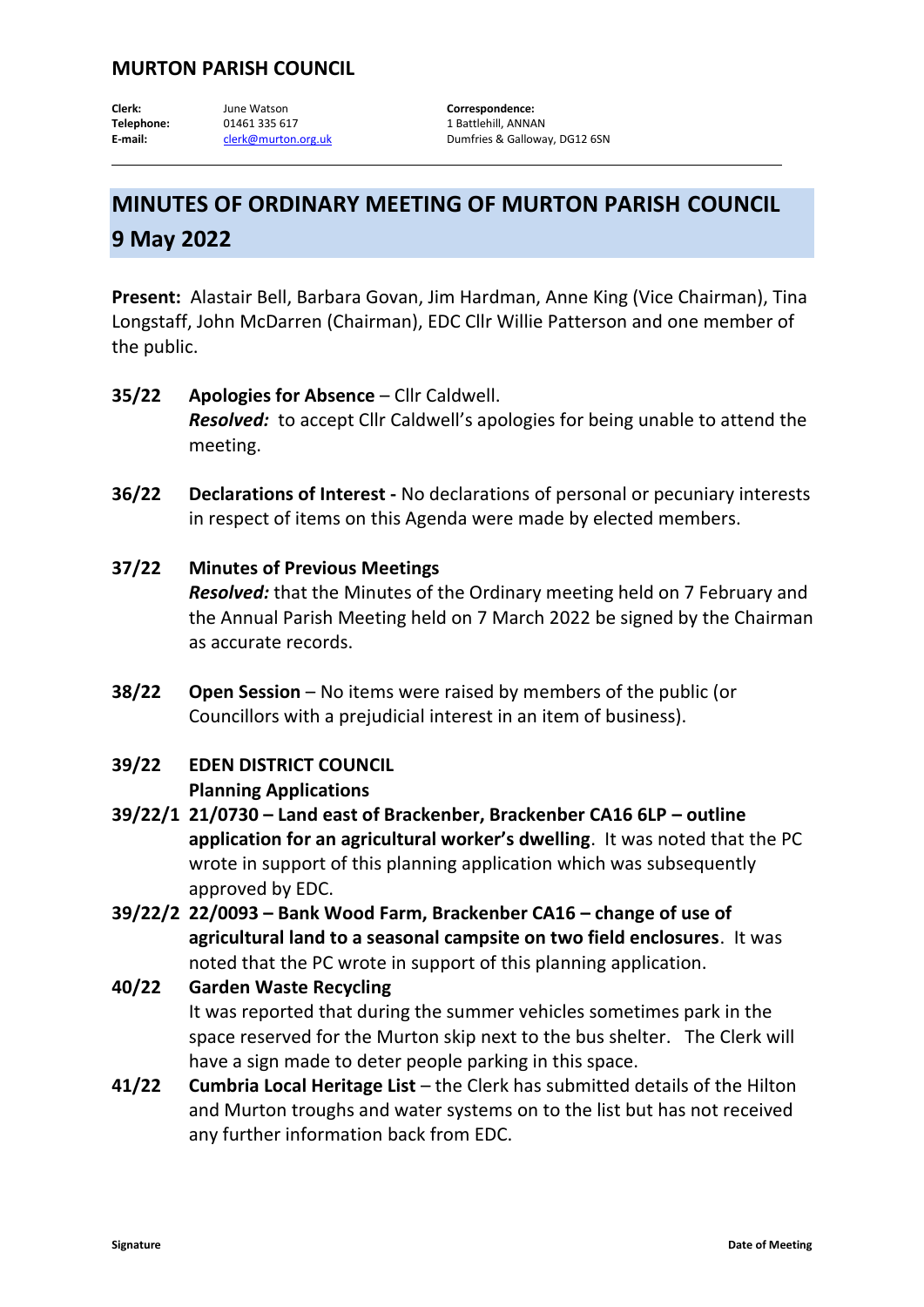**42/22 The Queen's Platinum Jubilee Celebrations – 2-5 June 2022** – the following activities are being planned for the Jubilee:

> Workshops are under way to create silk banner, lanterns, bunting and other decorations for the Institute, homes and the path up to Murton Pike. **Thursday 2 June:** Afternoon: banners will be taken up the Pike and planted at intervals. There will be parades from Hilton and Murton to the Institute for a barbeque at 5.30-6pm. At 9.45 pm Penrith Cadets will light a beacon on Murton Pike. Weather permitting there may also be a bonfire. 4x4 transport may be available too.

> **Sunday 4 June**: There will be a family afternoon tea dance with 40s and 50s swing style music. At 5.00 pm there will be the enthronement of the Jubilee king or queen, presentation of Jubilee mugs and judging of children's activities and competitions. The celebration will continue into the evening. Ursula Hurst is to be commended for the success of an Arts Council grant to fund some of these celebrations.

### **43/22 PARISH OWNED PROPERTY, VILLAGE GREENS & ENVIRONMENT**

## **43/22/1 Parish Owned Property**

**Brackenber noticeboard** – it was noted that the donor of this board had agreed to undertake repairs.

**Murton fell gate bench** – the person donating funds for the refurbishment of this bench in memory of his parents visited recently. Councillors and the Clerk welcomed him and he was very pleased with the bench and plaque.

### **43/22/2 Village Greens & Environment**

**Murton Middle Green** – the residents of The Nook had written to request access across the Village Green in order that essential underpinning work be undertaken. A risk assessment, plan and timescale regarding public safety, security of plant and reinstatement of the damaged Green had been provided. Councillors visited the site and agreed that the work was essential and that it should go ahead. It is due to be started shortly.

**Murton Top Green – Children's play area** – no further information about this proposal had been received.

**Murton Top Green** – this was being mowed by volunteers, however cars had been observed driving and parking and people have been having barbeques on the Green.

*Resolved:* that a sign be made to state that the above is not allowed on Village Greens.

**Hilton Top Green** – the possible use of the Village Green has been requested for Jubilee celebrations. This was considered appropriate and the early mowing of the Green, where pollinators are being cultivated, a one off.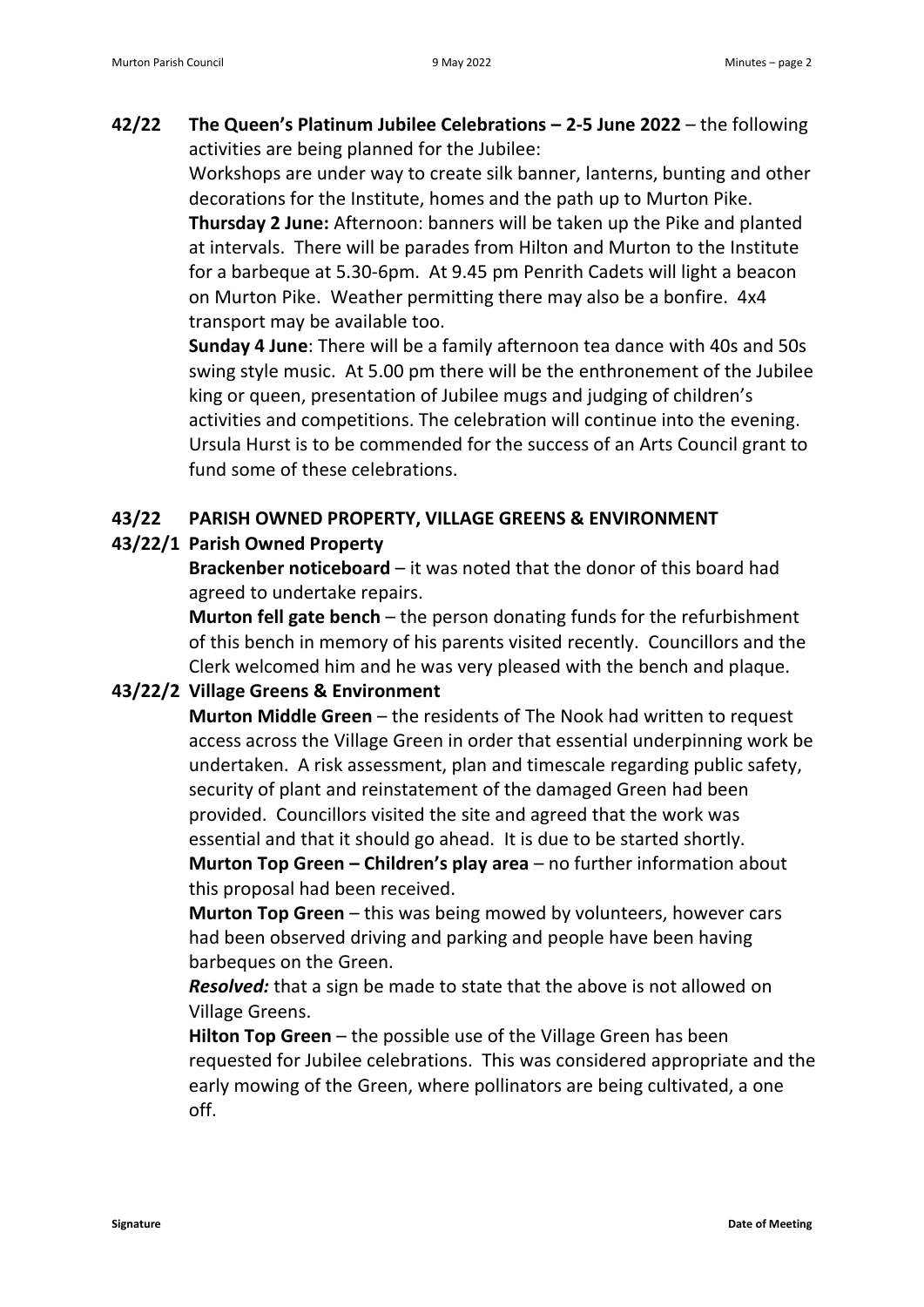**43/22/3 Health & Safety Checklists** – Cllr King will check parish property in Hilton, Cllr Hardman Murton property and Cllr Govan will check the Cemetery and Brackenber.

#### **44/22 CEMETERY MANAGEMENT, HEALTH, SAFETY & MAINTENANCE**

**44/22/1 Health, Safety & Maintenance** – two quotes had been received for the repairs to the cemetery walls. Having reviewed the timing and the costs, it was agreed that Neil Richardson of Appleby would undertake the job and begin immediately. Since beginning work more areas needing repair have been identified as the wall continues to collapse. The standard of work is very high and the PC would be keen to continue to employ him should future repairs be necessary.

> *Resolved:* to accept the quote for £1,200 for the repairs necessary at the time of the quote, but noting that the final invoice is likely to be in the region of £1,700.

- **44/22/2 Cemetery Mowing after 2022** there was no formal response to this invitation to tender. The current provider has undertaken the first mowing of this season and the paths have been sprayed for weeds. Further discussion on how uneven areas could be levelled will take place.
- **44/22/3 Memorial Plaque Area**  the first plaque has been placed on the new plaque wall and the second will be added shortly. Following a request, it was proposed that a system whereby a space could be reserved should be instituted. A reservation fee of 50% of the cost of the plaque (at the time of purchase) was agreed.
- **44/22/4 Annual Review of Cemetery Fees (Appendix 1)**  the document was reviewed and will be updated to include the facility to reserve a space on the plaque wall. The website will be updated with the latest version.

### **45/22 CUMBRIA COUNTY COUNCIL**

- **45/22/1 Highways** the jet machine had been in the parish and filled several holes. Subsequently further holes have been marked with spray paint.
- **45/22/2 Outcome of Election** EDC Cllr Patterson updated the PC on the outcome of the previous week's election for the two new unitary authorities replacing Cumbria County Council on 1 April 2023.

Murton will be covered by the new Westmorland and Furness Council. The Appleby and Brough Ward of the new Council will be represented by two Councillors. Previously there had been six Councillors (two County, four District) from this geographic area.

**45/22/3 A66 Northern Trans-Pennine Project** – the Chairman has received enquiries about this project and how it will affect residents and access to Appleby and the surrounding area. The Clerk will write to Highways England to ask to receive updates. This will be a standing item on future Council Meeting agendas.